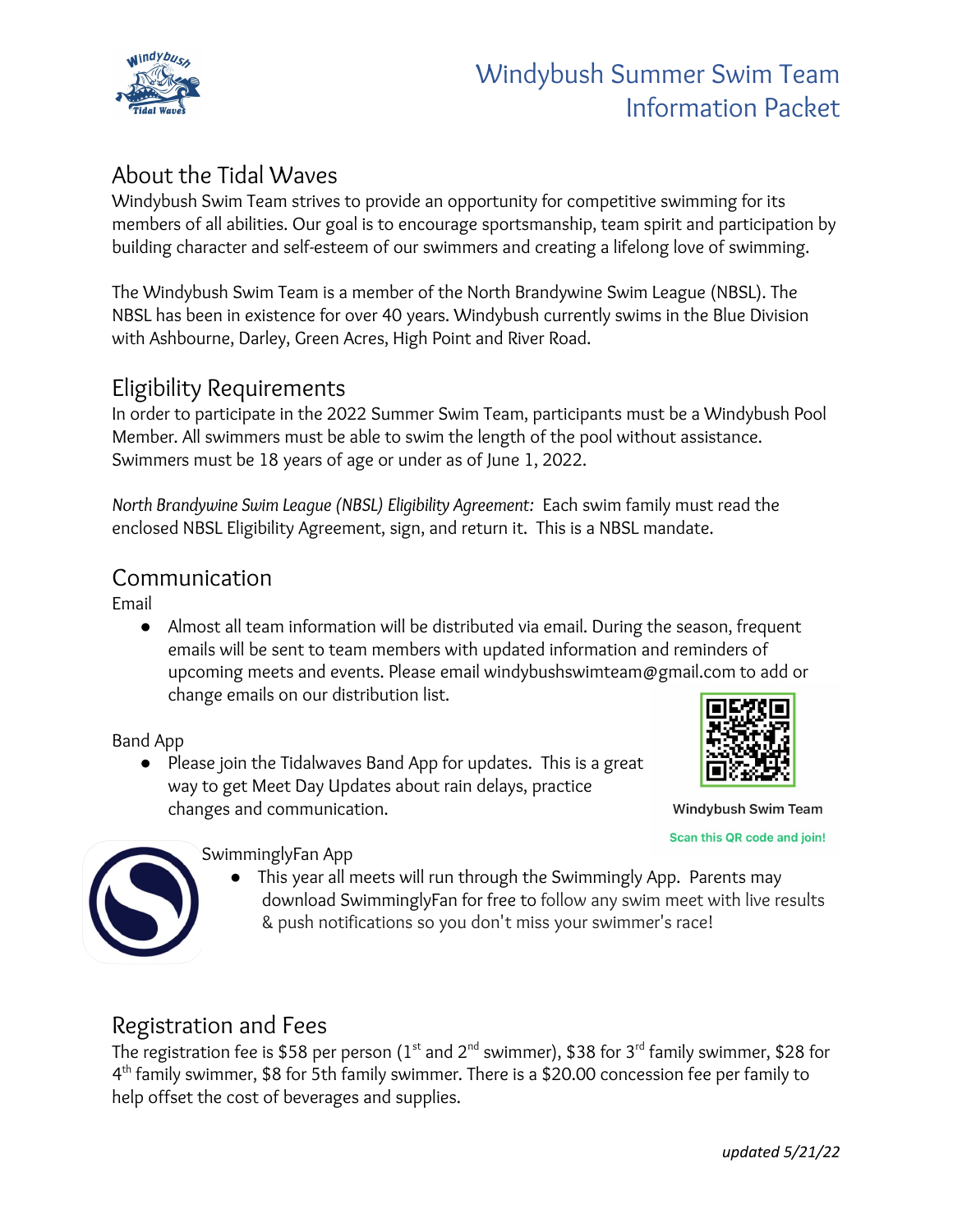

## Practice Information

# CIIDALWAVES PRACTICE SCHEDULE CCC

# **Evening Practice:**

Tuesday, May 31 & Wednesday, June 1 Monday, June 6 - Thursday, June 9

10&U and younger - 6:00pm - 7:00pm 12&U and older - 7:00pm - 8:00pm



windybus, Are you receiving swim team emails? If not, please email windybushswimteam@gmail.com

# **Regular Summer Practice Schedule:**

Starts Monday, June 13 Monday - Friday

10&U and younger - 9:00am - 10:00am 12&U and older - 10:00am - 11:00am

> **NO PRACTICE JULY 4 OPTIONAL PRACTICE JULY 5**

# Swim Suit and Caps

Team swimsuits are available at The Swim Shop in Fairfax Shopping Center.

Nike Tie-Dye in Blue/Green Girls – Crossback - \$53.00 Boys – Jammer - \$39.00



We will also be ordering Swim Caps through The Swim Shop. Please see the link below for details. https://www.theswimshopde.com/product-category/teams/summer-teams/windybush/

# 2022 Meet Schedule

Tuesday, June 21 – Friendly Meet HOME vs. Graylyn Crest Thursday, June 23 – BYE Tuesday, June 28 – HOME vs. Arden Thursday, June 30 - AWAY vs. HighPoint Week of July 4 - NO MEETS Tuesday, July 12 – HOME vs. Darley/Green Acres Thursday, July 14 – AWAY vs. Ashbourne

Please Note: All meets begin promptly at 6pm. Swimmers are asked to arrive early for warmups and so we can confirm our lineup.